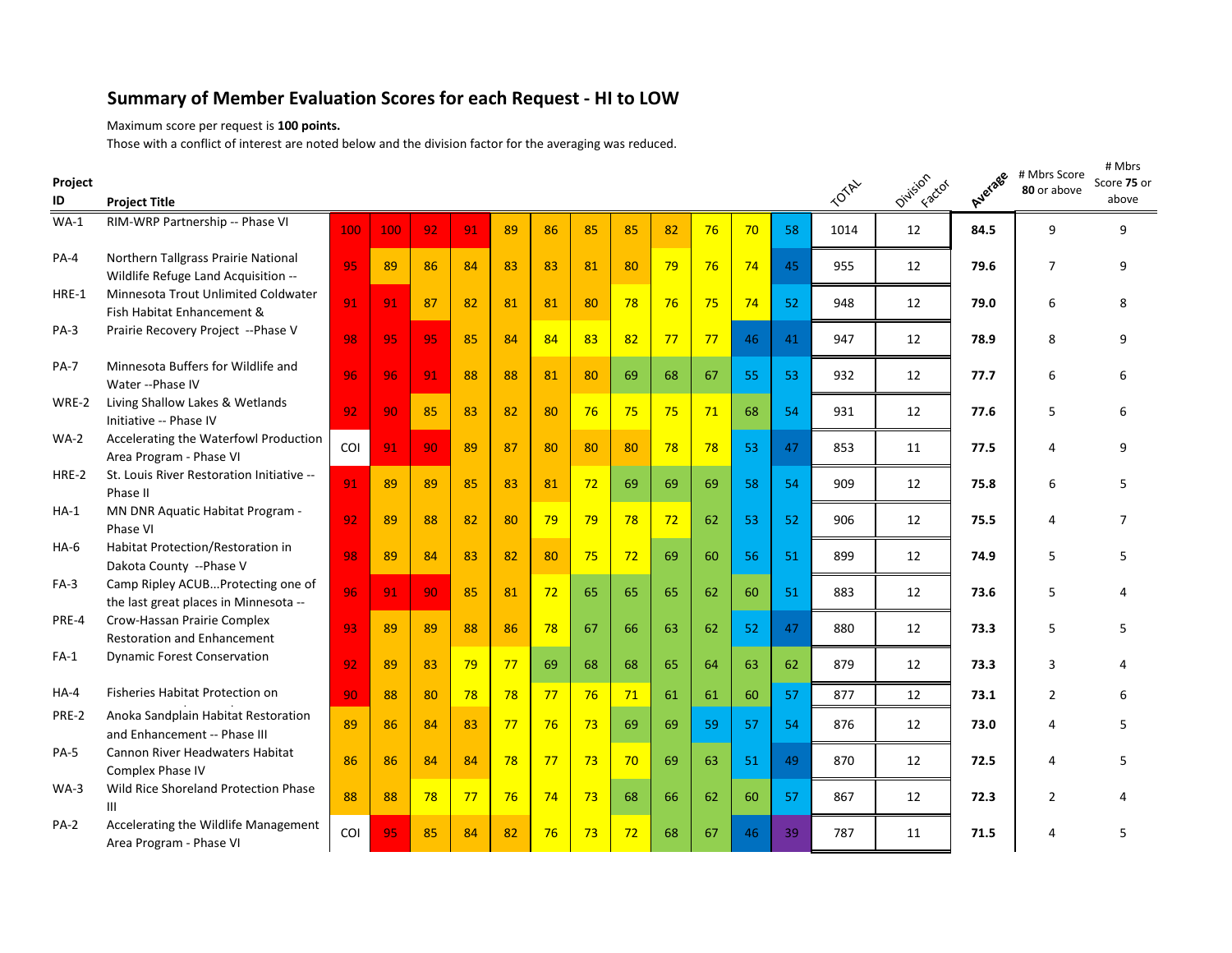| $HA-2$      | Metro Big Rivers -- Phase V                                                                  | COL | 87 | 78 | 77 | 77 | 77 | 73 | 71 | 65 | 65 | 63 | 50 | 783 | 11 | 71.2 | 1              |                |
|-------------|----------------------------------------------------------------------------------------------|-----|----|----|----|----|----|----|----|----|----|----|----|-----|----|------|----------------|----------------|
| PRE-1       | DNR Grassland -- Phase VI                                                                    | 87  | 86 | 84 | 81 | 80 | 78 | 74 | 74 | 60 | 56 | 49 | 45 | 854 | 12 | 71.2 | 4              | 5.             |
| PRE-5       | Praire and Oak Savanna Restoration<br>along Mississippi and Rum Rivers                       | 89  | 88 | 85 | 84 | 80 | 69 | 68 | 64 | 64 | 60 | 53 | 49 | 853 | 12 | 71.1 | 4              | Δ              |
| $FA-5$      | Protecting Pinelands Sands Aquifer<br>Forestlands and Aquatic Habitat Phase                  | 90  | 86 | 83 | 82 | 72 | 69 | 68 | 68 | 65 | 60 | 53 | 50 | 846 | 12 | 70.5 | 4              | 3              |
| WRE-1       | Accelerated Shallow Lakes and Wetland<br>Enhancement -- Phase VI                             | 89  | 86 | 79 | 76 | 73 | 72 | 71 | 65 | 64 | 61 | 54 | 54 | 844 | 12 | 70.3 | $\overline{2}$ | 3              |
| $FA-2$      | Preventing Forest Fragmentation and<br>Protecting and Restoring Lake and                     | 97  | 91 | 88 | 83 | 80 | 79 | 66 | 66 | 65 | 58 | 57 | 10 | 840 | 12 | 70.0 | 4              | 5              |
| FA-4        | Northeastern Minnesota Sharp-tailed                                                          | COI | 89 | 87 | 84 | 82 | 75 | 70 | 66 | 63 | 57 | 53 | 37 | 763 | 11 | 69.4 | 4              |                |
| HRE-3       | Duluth 2012 Flood: Stream Habitat<br><b>Restoration Program</b>                              | 91  | 91 | 88 | 79 | 73 | 72 | 64 | 61 | 61 | 55 | 52 | 44 | 831 | 12 | 69.3 | 3              | 3              |
| $FA-8$      | Southeast Minnesota Protection and<br>Restoration -- Phase II                                | 89  | 81 | 75 | 73 | 73 | 68 | 68 | 66 | 65 | 60 | 55 | 51 | 824 | 12 | 68.7 | $\overline{2}$ | 1              |
| FRE-2       | Floodplain Forest Enhancement -<br>Mississippi River                                         | COI | 89 | 86 | 82 | 80 | 76 | 70 | 70 | 69 | 49 | 45 | 37 | 753 | 11 | 68.5 | 3              | 5              |
| FA-6        | Protect (Acquire) Key Forest Habitat<br>Lands - Cass County Phase V                          | 92  | 83 | 81 | 81 | 75 | 68 | 67 | 61 | 59 | 58 | 54 | 39 | 818 | 12 | 68.2 | 4              | 3              |
| PA-1        | DNR Wildlife Management Area and<br>Scientific & Natural Area Acquisition --                 | 85  | 79 | 79 | 74 | 74 | 72 | 72 | 70 | 67 | 63 | 46 | 35 | 816 | 12 | 68.0 | $\mathbf{1}$   | $\overline{2}$ |
| PA-6        | Accelerated protection of grassland and<br>prairie habitat with (RIM) and (NPB)<br>easements | 82  | 80 | 76 | 76 | 72 | 70 | 69 | 66 | 64 | 57 | 52 | 50 | 814 | 12 | 67.8 | $\mathbf{1}$   | 3              |
| $HA-3$      | Vermillion River WMA Acquisition                                                             | 85  | 84 | 80 | 78 | 70 | 68 | 67 | 61 | 59 | 57 | 53 | 51 | 813 | 12 | 67.8 | $\overline{2}$ | 3              |
| <b>FA-7</b> | State Forest Acquisitions Phase II-RJ<br>Dorer Memorial Hardwoods State                      | 86  | 85 | 77 | 75 | 67 | 66 | 64 | 64 | 61 | 61 | 56 | 50 | 812 | 12 | 67.7 | $\overline{2}$ | $\overline{2}$ |
| FRE-1       | Big Woods Habitat Corridors in Scott<br>County                                               | 87  | 87 | 83 | 73 | 71 | 67 | 64 | 61 | 60 | 59 | 53 | 41 | 806 | 12 | 67.2 | 3              | $\overline{2}$ |
| HRE-4       | Knife River Habitat Rehabilitation --<br>Phase II                                            | 87  | 84 | 81 | 81 | 70 | 70 | 65 | 62 | 58 | 52 | 52 | 40 | 802 | 12 | 66.8 | 4              | 3              |
| HRE-6       | Washington County's Last Best Places                                                         | 89  | 86 | 82 | 79 | 78 | 70 | 66 | 63 | 59 | 54 | 42 | 34 | 802 | 12 | 66.8 | 3              | 4              |
| <b>HA-7</b> | Mustinka River Fish and Wildlife<br><b>Habitat Corridor Rehabilitation</b>                   | 87  | 83 | 79 | 78 | 77 | 76 | 74 | 60 | 58 | 52 | 39 | 36 | 799 | 12 | 66.6 | $\overline{2}$ | 5              |
| HRE-7       | Grey Cloud Slough Habitat Restoration                                                        | 95  | 90 | 85 | 74 | 70 | 68 | 60 | 60 | 57 | 56 | 43 | 29 | 787 | 12 | 65.6 | 3              | $\overline{2}$ |
| PA-8        | Green Corridor Legacy Program --<br>Phase V                                                  | 81  | 79 | 78 | 76 | 71 | 70 | 68 | 67 | 53 | 50 | 50 | 40 | 783 | 12 | 65.3 | 1              | 3              |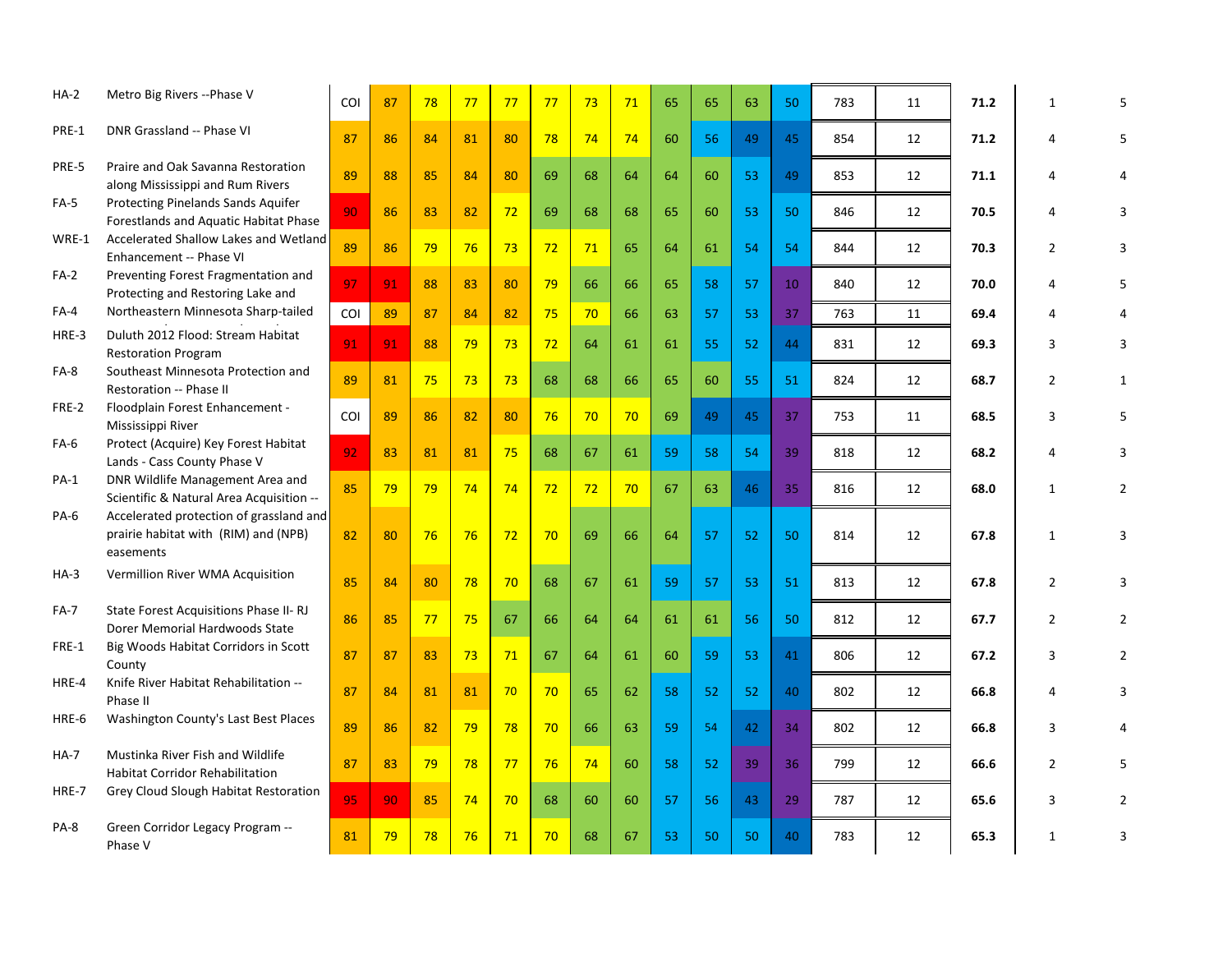| PRE-3         | Wirth Park Habitat Enhancements                                                                          | 89  | 88 | 88 | 80 | 73 | 66 | 60 | 59 | 57 | 49 | 40 | 33 | 782 | 12 | 65.2 | З             | 3              |
|---------------|----------------------------------------------------------------------------------------------------------|-----|----|----|----|----|----|----|----|----|----|----|----|-----|----|------|---------------|----------------|
| HRE-5         | Wildlife and Fishery Habitat<br><b>Restoration and Enhancement -Metro</b><br>Region                      | 88  | 87 | 81 | 81 | 80 | 66 | 63 | 62 | 57 | 42 | 38 | 36 | 781 | 12 | 65.1 | Δ             |                |
| <b>HRE-10</b> | Northwest Bluffs                                                                                         | 89  | 76 | 74 | 73 | 71 | 69 | 64 | 61 | 59 | 43 | 40 | 24 | 743 | 12 | 61.9 | 1             |                |
| HRE-8         | Lake Nokomis Habitat Enhancements                                                                        | 91  | 84 | 81 | 79 | 74 | 68 | 66 | 62 | 47 | 38 | 28 | 10 | 728 | 12 | 60.7 | 3             | 3              |
| HRE-9         | Lake Independence Fish Habitat<br><b>Improvement Project</b>                                             | 89  | 86 | 83 | 75 | 70 | 66 | 66 | 58 | 55 | 32 | 29 | 19 | 728 | 12 | 60.7 | 3             | $\overline{2}$ |
| $HA-5$        | 3,500-foot Shoreland Acquisition on<br>the St. Croix River                                               | 92  | 85 | 84 | 79 | 69 | 68 | 64 | 59 | 41 | 36 | 31 | 10 | 718 | 12 | 59.8 | 3             | 3              |
| <b>HRE-11</b> | Habitat Enhancement in the Sauk Lake<br>watershed                                                        | 90  | 86 | 82 | 81 | 79 | 68 | 56 | 54 | 42 | 38 | 22 | 10 | 708 | 12 | 59.0 |               |                |
| HAIS-3        | Minnehaha Creek Watershed District<br>(MCWD) Aquatic Invasive Species (AIS)<br><b>Management Program</b> | 83  | 82 | 72 | 71 | 63 | 60 | 57 | 54 | 54 | 39 | 30 | 24 | 689 | 12 | 57.4 | $\mathcal{P}$ |                |
| HAIS-1        | A Permanent Program to Sustainably<br>Control AIS While Restoring Ecosystems                             | 100 | 73 | 73 | 58 | 57 | 56 | 54 | 54 | 42 | 41 | 37 | 23 | 668 | 12 | 55.7 | $\mathbf 1$   | 0              |
| HAIS-2        | Protect Aquatic Habitat from Asian<br>Carp                                                               | 90  | 84 | 69 | 64 | 62 | 60 | 57 | 49 | 40 | 29 | 26 | 20 | 650 | 12 | 54.2 | 2             |                |
| HAIS-5        | Invasive Species Net Duplication                                                                         | 83  | 76 | 70 | 56 | 53 | 51 | 51 | 48 | 35 | 24 | 14 | 10 | 571 | 12 | 47.6 | $\mathbf{1}$  |                |
| HAIS-4        | Statewide AIS Facilities and Equipment                                                                   | 83  | 72 | 59 | 53 | 52 | 51 | 51 | 46 | 39 | 31 | 21 | 10 | 568 | 12 | 47.3 |               | 0              |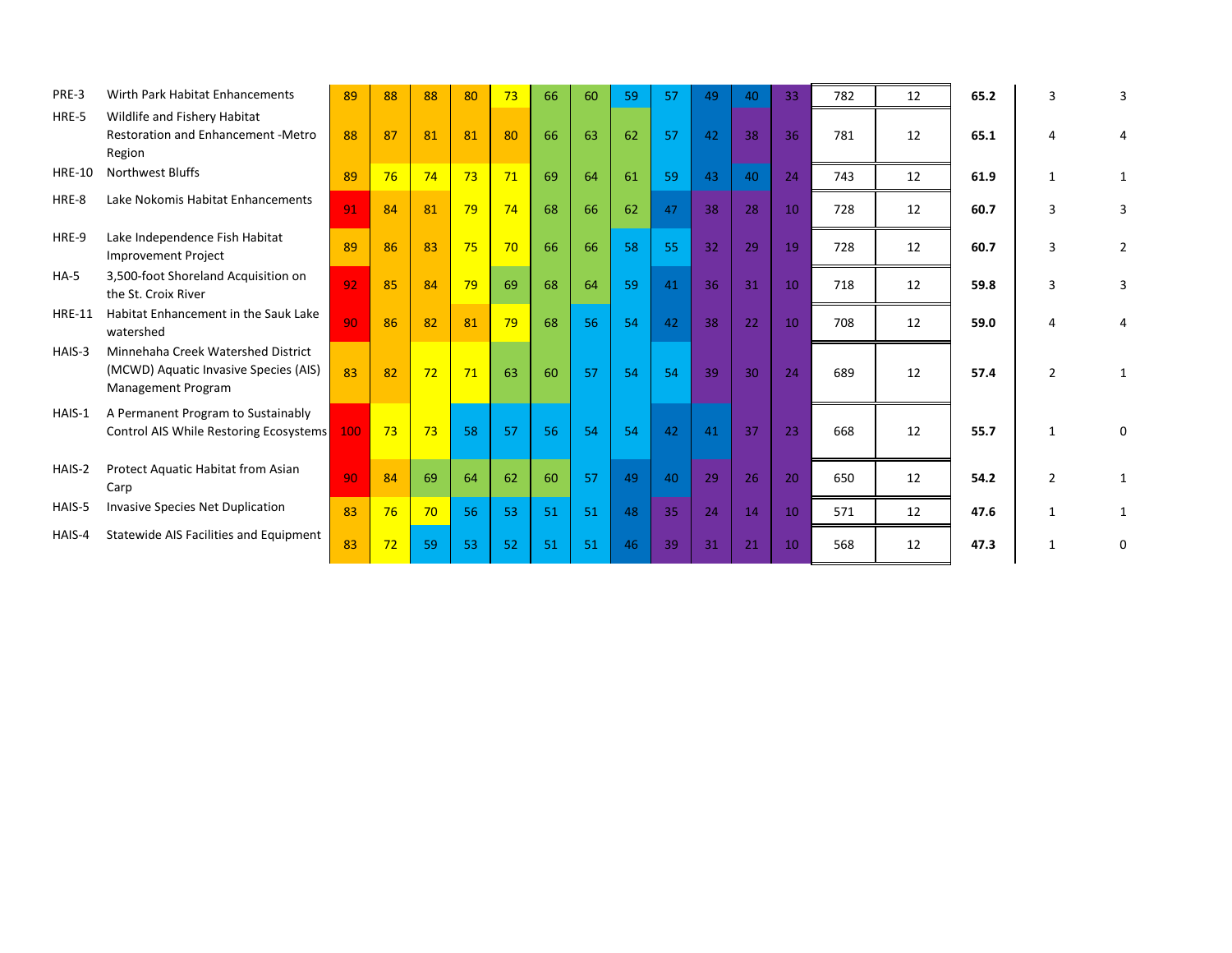## **Summary of Member Evaluation Scores for each Request - REQUEST ORDER**

Maximum score per request is **100 points.**

Those with a conflict of interest are noted below and the division factor for the averaging was reduced.

| Project<br>ID | <b>Project Title</b>                                                         |     |    |    |    |    |    |    |    |    |    |    |                 | <b>TOTAL</b> | Oivision car | Average | # Mbrs Score<br>80 or above | # Mbrs<br>Score 75 or<br>above |
|---------------|------------------------------------------------------------------------------|-----|----|----|----|----|----|----|----|----|----|----|-----------------|--------------|--------------|---------|-----------------------------|--------------------------------|
| $PA-1$        | DNR Wildlife Management Area and<br>Scientific & Natural Area Acquisition -- | 85  | 79 | 79 | 74 | 74 | 72 | 72 | 70 | 67 | 63 | 46 | 35              | 816          | 12           | 74.2    | $\mathbf{1}$                | $\overline{2}$                 |
| $PA-2$        | Accelerating the Wildlife Management<br>Area Program - Phase VI              | COI | 95 | 85 | 84 | 82 | 76 | 73 | 72 | 68 | 67 | 46 | 39              | 787          | 11           | 71.5    | 4                           | 5                              |
| $PA-3$        | Prairie Recovery Project -- Phase V                                          | 98  | 95 | 95 | 85 | 84 | 84 | 83 | 82 | 77 | 77 | 46 | 41              | 947          | 12           | 78.9    | 8                           | 9                              |
| $PA-4$        | Northern Tallgrass Prairie National<br>Wildlife Refuge Land Acquisition --   | 95  | 89 | 86 | 84 | 83 | 83 | 81 | 80 | 79 | 76 | 74 | 45              | 955          | 12           | 79.6    | $\overline{7}$              | 9                              |
| $PA-5$        | <b>Cannon River Headwaters Habitat</b><br>Complex Phase IV                   | 86  | 86 | 84 | 84 | 78 | 77 | 73 | 70 | 69 | 63 | 51 | 49              | 870          | 12           | 72.5    | 4                           | 5                              |
| PA-6          | Accelerated protection of grassland<br>and prairie habitat with (RIM) and    | 82  | 80 | 76 | 76 | 72 | 70 | 69 | 66 | 64 | 57 | 52 | 50              | 814          | 12           | 67.8    | $\mathbf{1}$                | 3                              |
| <b>PA-7</b>   | Minnesota Buffers for Wildlife and<br>Water -- Phase IV                      | 96  | 96 | 91 | 88 | 88 | 81 | 80 | 69 | 68 | 67 | 55 | 53              | 932          | 12           | 77.7    | 6                           | 6                              |
| PA-8          | Green Corridor Legacy Program --<br>Phase V                                  | 81  | 79 | 78 | 76 | 71 | 70 | 68 | 67 | 53 | 50 | 50 | 40              | 783          | 12           | 65.3    | $\mathbf{1}$                | 3                              |
| PRE-1         | DNR Grassland -- Phase VI                                                    | 87  | 86 | 84 | 81 | 80 | 78 | 74 | 74 | 60 | 56 | 49 | 45              | 854          | 12           | 71.2    | 4                           | 5                              |
| PRE-2         | Anoka Sandplain Habitat Restoration<br>and Enhancement -- Phase III          | 89  | 86 | 84 | 83 | 77 | 76 | 73 | 69 | 69 | 59 | 57 | 54              | 876          | 12           | 73.0    | 4                           | 5                              |
| PRE-3         | Wirth Park Habitat Enhancements                                              | 89  | 88 | 88 | 80 | 73 | 66 | 60 | 59 | 57 | 49 | 40 | 33              | 782          | 12           | 65.2    | 3                           | 3                              |
| PRE-4         | Crow-Hassan Prairie Complex<br><b>Restoration and Enhancement</b>            | 93  | 89 | 89 | 88 | 86 | 78 | 67 | 66 | 63 | 62 | 52 | 47              | 880          | 12           | 73.3    | 5                           | 5                              |
| PRE-5         | Praire and Oak Savanna Restoration<br>along Mississippi and Rum Rivers       | 89  | 88 | 85 | 84 | 80 | 69 | 68 | 64 | 64 | 60 | 53 | 49              | 853          | 12           | 71.1    | 4                           |                                |
| $FA-1$        | <b>Dynamic Forest Conservation</b>                                           | 92  | 89 | 83 | 79 | 77 | 69 | 68 | 68 | 65 | 64 | 63 | 62              | 879          | 12           | 73.3    | 3                           | Δ                              |
| $FA-2$        | Preventing Forest Fragmentation and<br>Protecting and Restoring Lake and     | 97  | 91 | 88 | 83 | 80 | 79 | 66 | 66 | 65 | 58 | 57 | 10 <sup>°</sup> | 840          | 12           | 70.0    | 4                           | 5                              |
| $FA-3$        | Camp Ripley ACUBProtecting one of<br>the last great places in Minnesota --   | 96  | 91 | 90 | 85 | 81 | 72 | 65 | 65 | 65 | 62 | 60 | 51              | 883          | 12           | 73.6    | 5                           | 4                              |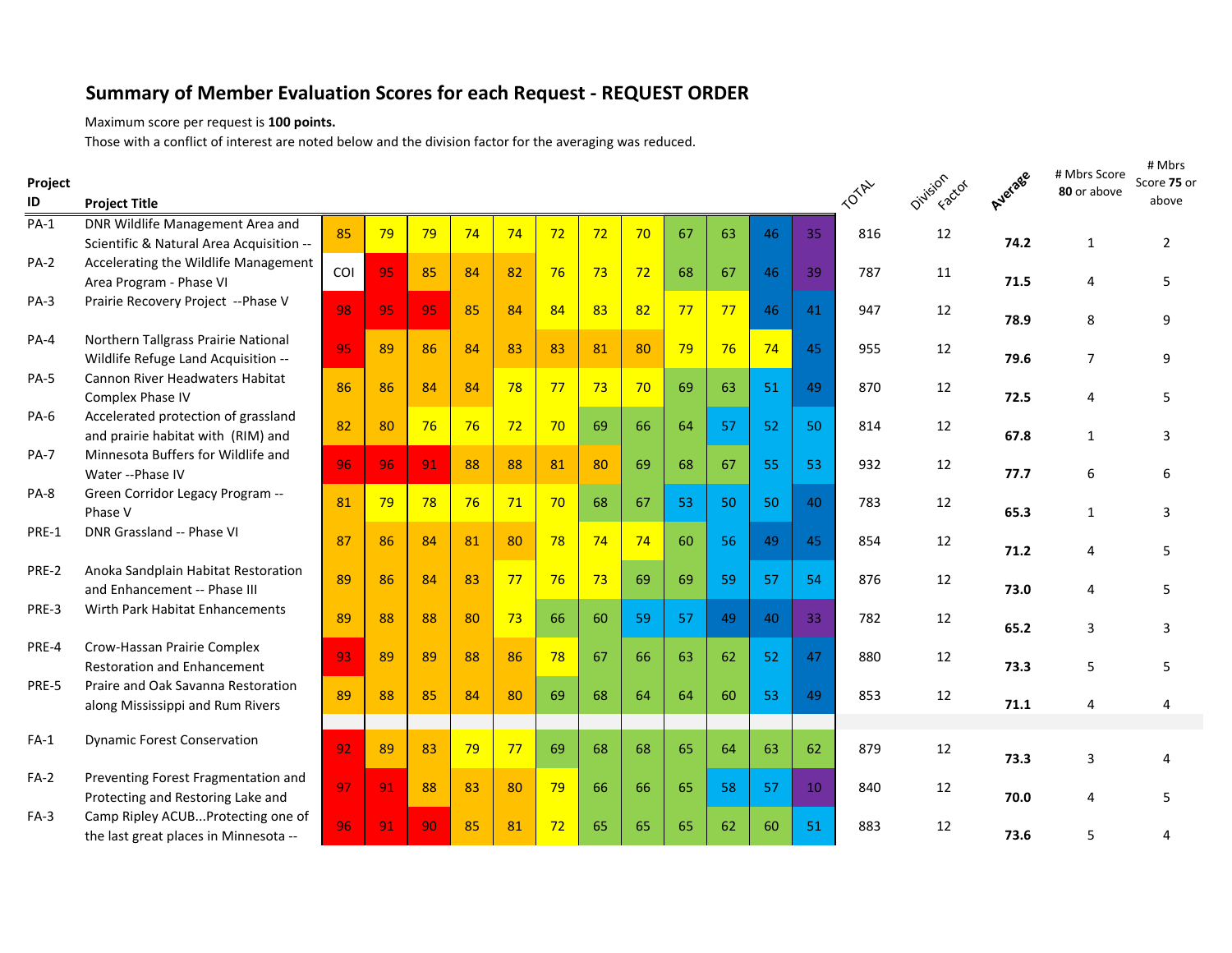| $FA-4$      | Northeastern Minnesota Sharp-tailed<br>Grouse Habitat Partnership --Phase V | <b>COI</b> | 89  | 87 | 84 | 82 | 75 | 70 | 66 | 63 | 57 | 53              | 37              | 763  | 11 | 69.4 | 4              | 4              |
|-------------|-----------------------------------------------------------------------------|------------|-----|----|----|----|----|----|----|----|----|-----------------|-----------------|------|----|------|----------------|----------------|
| $FA-5$      | Protecting Pinelands Sands Aquifer<br>Forestlands and Aquatic Habitat Phase | 90         | 86  | 83 | 82 | 72 | 69 | 68 | 68 | 65 | 60 | 53              | 50              | 846  | 12 | 70.5 | 4              | 3              |
| $FA-6$      | Protect (Acquire) Key Forest Habitat<br>Lands - Cass County Phase V         | 92         | 83  | 81 | 81 | 75 | 68 | 67 | 61 | 59 | 58 | 54              | 39              | 818  | 12 | 68.2 | 4              | 3              |
| FA-7        | State Forest Acquisitions Phase II-RJ<br>Dorer Memorial Hardwoods State     | 86         | 85  | 77 | 75 | 67 | 66 | 64 | 64 | 61 | 61 | 56              | 50              | 812  | 12 | 67.7 | $\overline{2}$ | $\overline{2}$ |
| FA-8        | Southeast Minnesota Protection and<br>Restoration -- Phase II               | 89         | 81  | 75 | 73 | 73 | 68 | 68 | 66 | 65 | 60 | 55              | 51              | 824  | 12 | 68.7 | $\overline{2}$ | $\mathbf{1}$   |
| FRE-1       | Big Woods Habitat Corridors in Scott<br>County                              | 87         | 87  | 83 | 73 | 71 | 67 | 64 | 61 | 60 | 59 | 53              | 41              | 806  | 12 | 67.2 | 3              | $\overline{2}$ |
| FRE-2       | Floodplain Forest Enhancement -<br>Mississippi River                        | COI        | 89  | 86 | 82 | 80 | 76 | 70 | 70 | 69 | 49 | 45              | 37              | 753  | 11 | 68.5 | 3              | 5              |
|             |                                                                             |            |     |    |    |    |    |    |    |    |    |                 |                 |      |    |      |                |                |
| <b>WA-1</b> | RIM-WRP Partnership -- Phase VI                                             | 100        | 100 | 92 | 91 | 89 | 86 | 85 | 85 | 82 | 76 | 70 <sup>°</sup> | 58              | 1014 | 12 | 84.5 | 9              | 9              |
| WA-2        | Accelerating the Waterfowl Production<br>Area Program - Phase VI            | COI        | 91  | 90 | 89 | 87 | 80 | 80 | 80 | 78 | 78 | 53              | 47              | 853  | 11 | 77.5 | 4              | 9              |
| WA-3        | Wild Rice Shoreland Protection Phase<br>Ш                                   | 88         | 88  | 78 | 77 | 76 | 74 | 73 | 68 | 66 | 62 | 60              | 57              | 867  | 12 | 72.3 | 2              | 4              |
| WRE-1       | Accelerated Shallow Lakes and<br>Wetland Enhancement -- Phase VI            | 89         | 86  | 79 | 76 | 73 | 72 | 71 | 65 | 64 | 61 | 54              | 54              | 844  | 12 | 70.3 | $\overline{2}$ | 3              |
| WRE-2       | Living Shallow Lakes & Wetlands<br>Initiative -- Phase IV                   | 92         | 90  | 85 | 83 | 82 | 80 | 76 | 75 | 75 | 71 | 68              | 54              | 931  | 12 | 77.6 | 5              | 6              |
|             |                                                                             |            |     |    |    |    |    |    |    |    |    |                 |                 |      |    |      |                |                |
| $HA-1$      | MN DNR Aquatic Habitat Program -<br>Phase VI                                | 92         | 89  | 88 | 82 | 80 | 79 | 79 | 78 | 72 | 62 | 53              | 52              | 906  | 12 | 75.5 | 4              | $\overline{7}$ |
| <b>HA-2</b> | Metro Big Rivers -- Phase V                                                 | COI        | 87  | 78 | 77 | 77 | 77 | 73 | 71 | 65 | 65 | 63              | 50              | 783  | 11 | 71.2 | $\mathbf{1}$   | 5              |
| $HA-3$      | Vermillion River WMA Acquisition                                            | 85         | 84  | 80 | 78 | 70 | 68 | 67 | 61 | 59 | 57 | 53              | 51              | 813  | 12 | 67.8 | 2              | 3              |
| $HA-4$      | Fisheries Habitat Protection on<br>Strategic North Central Minnesota        | 90         | 88  | 80 | 78 | 78 | 77 | 76 | 71 | 61 | 61 | 60              | 57              | 877  | 12 | 73.1 | 2              | 6              |
| <b>HA-5</b> | 3,500-foot Shoreland Acquisition on<br>the St. Croix River                  | 92         | 85  | 84 | 79 | 69 | 68 | 64 | 59 | 41 | 36 | 31              | 10 <sup>°</sup> | 718  | 12 | 59.8 | 3              | 3              |
| $HA-6$      | Habitat Protection/Restoration in<br>Dakota County -- Phase V               | 98         | 89  | 84 | 83 | 82 | 80 | 75 | 72 | 69 | 60 | 56              | 51              | 899  | 12 | 74.9 | 5              | 5              |
| <b>HA-7</b> | Mustinka River Fish and Wildlife                                            | 87         | 83  | 79 | 78 | 77 | 76 | 74 | 60 | 58 | 52 | 39              | 36              | 799  | 12 |      |                |                |
|             | <b>Habitat Corridor Rehabilitation</b>                                      |            |     |    |    |    |    |    |    |    |    |                 |                 |      |    | 66.6 | 2              | 5              |
| HRE-1       | Minnesota Trout Unlimited Coldwater<br>Fish Habitat Enhancement &           | 91         | 91  | 87 | 82 | 81 | 81 | 80 | 78 | 76 | 75 | 74              | 52              | 948  | 12 | 79.0 | 6              | 8              |